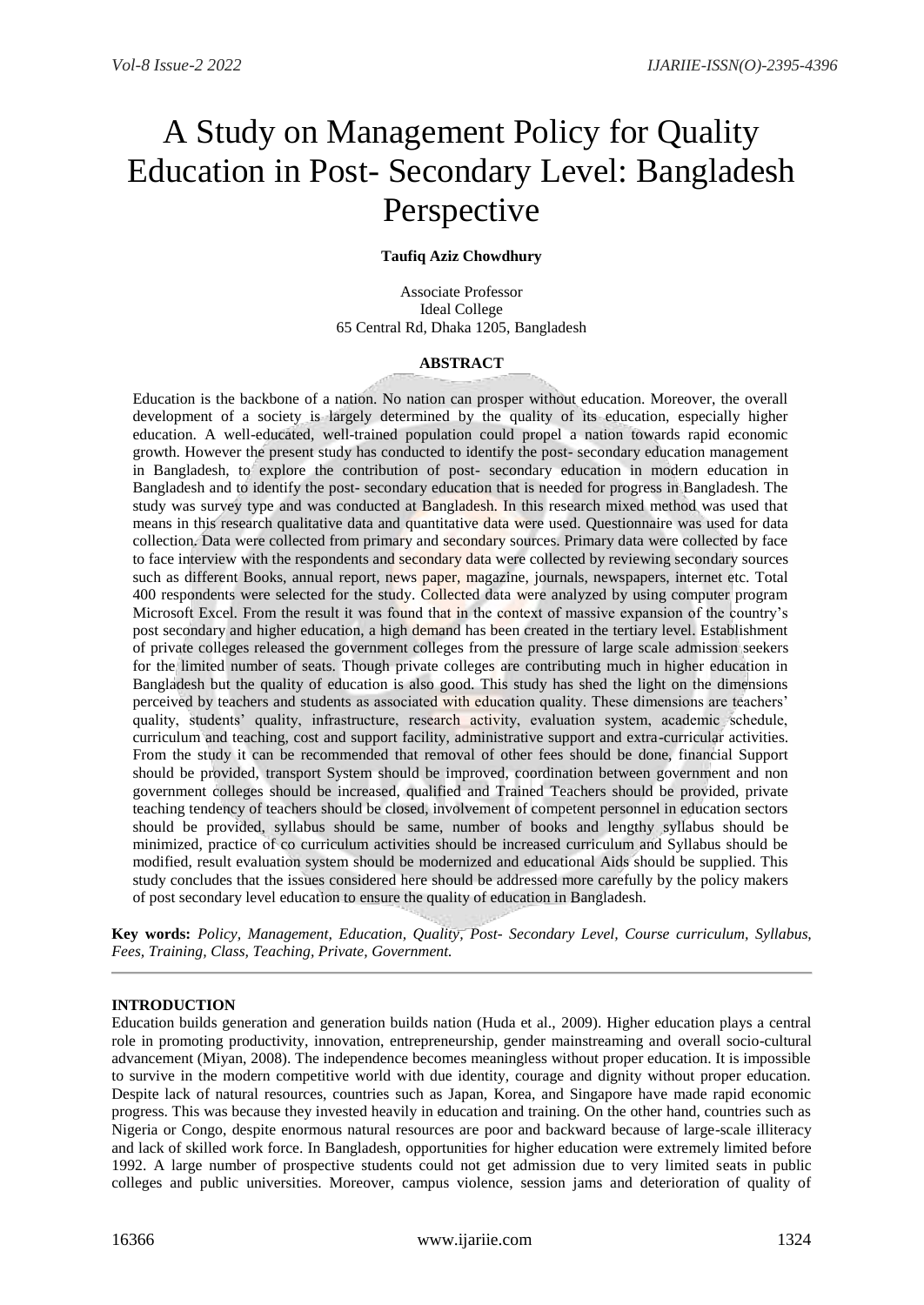education in public university compelled many students to go abroad (especially India, Cyprus, Thailand, the Philippines, Malaysia, Singapore, Australia, Canada, USA, Sweden, Spain, Italy, South Korea, China UK, etc) for higher education. In addition to these problems, other factors such as outdated curriculum, backdated teaching methods, inadequate reference books etc., laid down the grounds for the private colleges and private universities to thrive in Bangladesh (Mamun, 2008). In order to alleviate the situation, the Government of Bangladesh (GOB) in 1992 promulgated an ordinance permitting the establishment of private universities. So the background of establishing private universities in Bangladesh is very logical and rational and patriotic. Though many criticized the concept of private university at the initial stage but now it is a reality. At present there are 54 private universities in Bangladesh where 57% (1, 82,641) students are studying whereas only 43% (1, 36,831) students (other than national and open university) are studying in public universities (Daily Star, December 30, 2009).As per UGC annual report(2008) 26% students are studying in private business colleges. Even some private universities have already established their name and fame through quality education for which foreign students are also coming to study in private universities. At present there are 1270 foreign students who are studying at different universities in Bangladesh out of which 82 %( 1049) students are studying in private universities and only 18 % (221) students are studying in public universities (Daily Star, December 30, 2009). It indicates that some private universities are not only fulfilling the needs of the students of Bangladesh rather have drawn the attention of overseas students which is a great achievement of private universities and the country as a whole. If proper steps are taken by policy makers for ensuring quality, private colleges and private universities can contribute in large scale to the economy of Bangladesh from two dimensions; one it saves foreign currency by reducing the going tendency of Bangladeshi students to other countries and side-by-side can earn foreign currency by attracting more overseas students. One very familiar feature of these universities is the way they follow the American method of education rather than the British model.

They offer four-year bachelor degree programs with credit-based courses. This system has also created popular appeal in Bangladesh. But still, many stakeholders have concerns about the quality of many private universities (Haque,2004).Since private universities receive no funding from the University Grants Commission(UGC), there is little that UGC can do except reporting some facts to the government(Alam et al.,2007).

Without ensuring quality no one can survive in the modern competitive world for long period of time. Thus, quality, its assessment and assurance procedures, have received a great deal of attention in higher education all over the world in recent years. In fact, quality is a composite variable that consists of the dominant factors of customer requirements. The term "quality" is derived from the Latin word "qualitas," which means the degree of excellence of a thing (Oxford Dictionary, 2003). Murgatroyd and Morgan (1994) offer two different definitions of quality.

One is related to quality assurance, and the other is from consumers' points of view, such as quality assurance refers to the determination of standards, appropriate methods and quality requirements by an expert body, accompanied by a process of inspection or evaluation that examines the extent to which practice meets these standards; and consumer-driven quality refers to a notion of quality in which those who are to receive a product or service make explicit their expectations for this product or service and quality is defined in terms of meeting or exceeding the expectations of customers. In terms of quality in education, the World Bank (1995) puts forth that quality in education is difficult to define and measure. An adequate definition must include student outcomes.

Most educators would also include in the definition the nature of the educational experiences that help to produce thus outcomes the learning environment. Coombs (1985) says that quality of education has many dimensions which is not only customarily defined and judged by student learning achievements, in terms of traditional curriculum and standards rather, Quality also pertains to the relevance of what is taught and learned to how well it fits the present and future needs of the particular learners in question, given their particular circumstances and prospects. It also refers to significant changes in the educational system itself, in the nature of its inputs; its objectives, curricula and educational technologies; and its socioeconomic, cultural and political environment. In fact, service quality has now become an important dimension for education providers, as with any other business organizations. Hence, customer evaluations of the quality of education should be an integral part of overall quality management in any of the organizations (Haque, 2004). So, present issue regarding private universities in Bangladesh is quality. But, this study will address the quality of private business colleges in Bangladesh.

The educational system in Bangladesh is three-tiered and highly subsidized. The government of Bangladesh operates many schools in the primary, secondary, and post secondary levels. It also subsidizes parts of the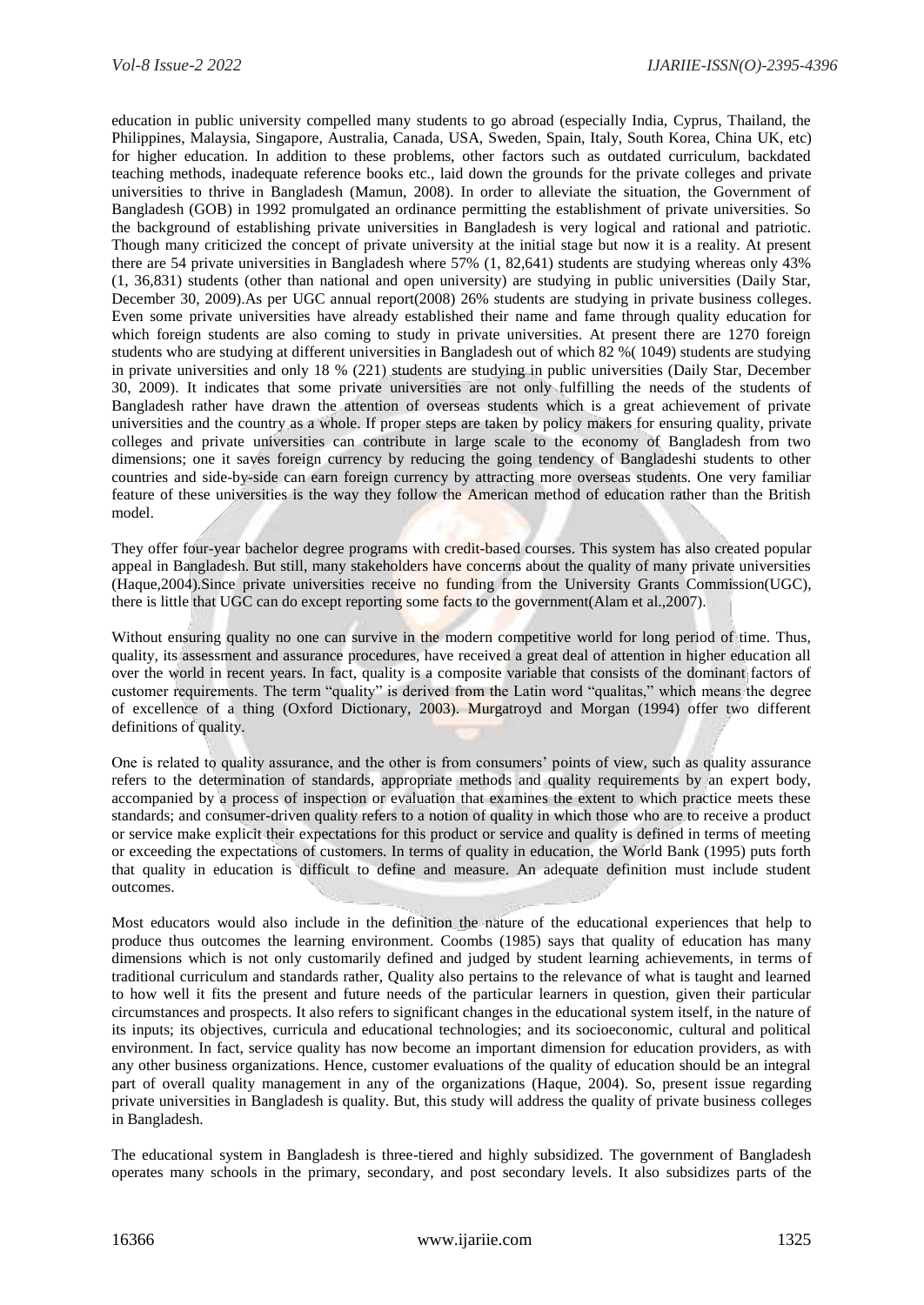funding for many private colleges. In the tertiary education sector, the government also funds more than 15 state universities through the University Grants Commission. Bangladesh conforms fully to the Education For All (EFA) objectives, the Millennium Development Goals (MDG) and international declarations and Sustainable Development Goals (SDGs). Article 17 of the Bangladesh Constitution provides that all children between the ages of six and eighteen years receive secondary education free of charge.

# **OBJECTIVES OF THE STUDY**

The objectives of the study are as below:

- 1. To identify the post- secondary education management in Bangladesh.
- 2. To explore the contribution of post- secondary education in modern education in Bangladesh.
- 3. To assess the necessity of post- secondary education for progress in Bangladesh.

# **METHODOLOGY OF THE STUDY**

The methodology of the study was described in terms of the following context:

**Study design:** The study was survey type.

**Study area:** The study was conducted at Bangladesh.

**Study method:** In this research mixed method was used that means in this research qualitative data and quantitative data were used.

**Information to be obtained:** For my thesis purpose, I have gathered great deal of information about my selected institution. I have worked with five different educational institutions which are operating in Bangladesh.

**Tools for data collection:** Questionnaire was used for data collection.

**Questionnaire development:** In developing my questionnaires, I have used different techniques. In my questionnaires, some questions are multiple choices. Some are open-ended, and some are dichotomous. I have used multiple choices dichotomous questionnaire, because it is easy for my respondents to answer the questions. I have considered here open-ended questions to find out more information.

**Method of data collection:** Primary data were collected by face to face interview with the respondents and secondary data were collected by reviewing secondary sources.

**Sources of data:** Data were collected from primary and secondary sources.

**Primary data collection:** Primary data have been collected through interviews with the concerned authorities of the selected institution. Some data have also been collected through Observation.

**Secondary data collection:** Secondary data have been obtained from the different Books, annual report, news paper, magazine, journals, newspapers, internet etc.

**Sampling method:** Random sampling method was used for the study.

**Sample size:** Total 400 respondents were selected for the study.

**Data analysis and presentation:** Analysis the data on the subject through a study of Annual report, periodicals, balance sheet, newspaper etc. Collected data were analyzed by using computer program Microsoft Excel.

**Presentation of findings:** Conclusion & recommendation were done on the basis of the findings.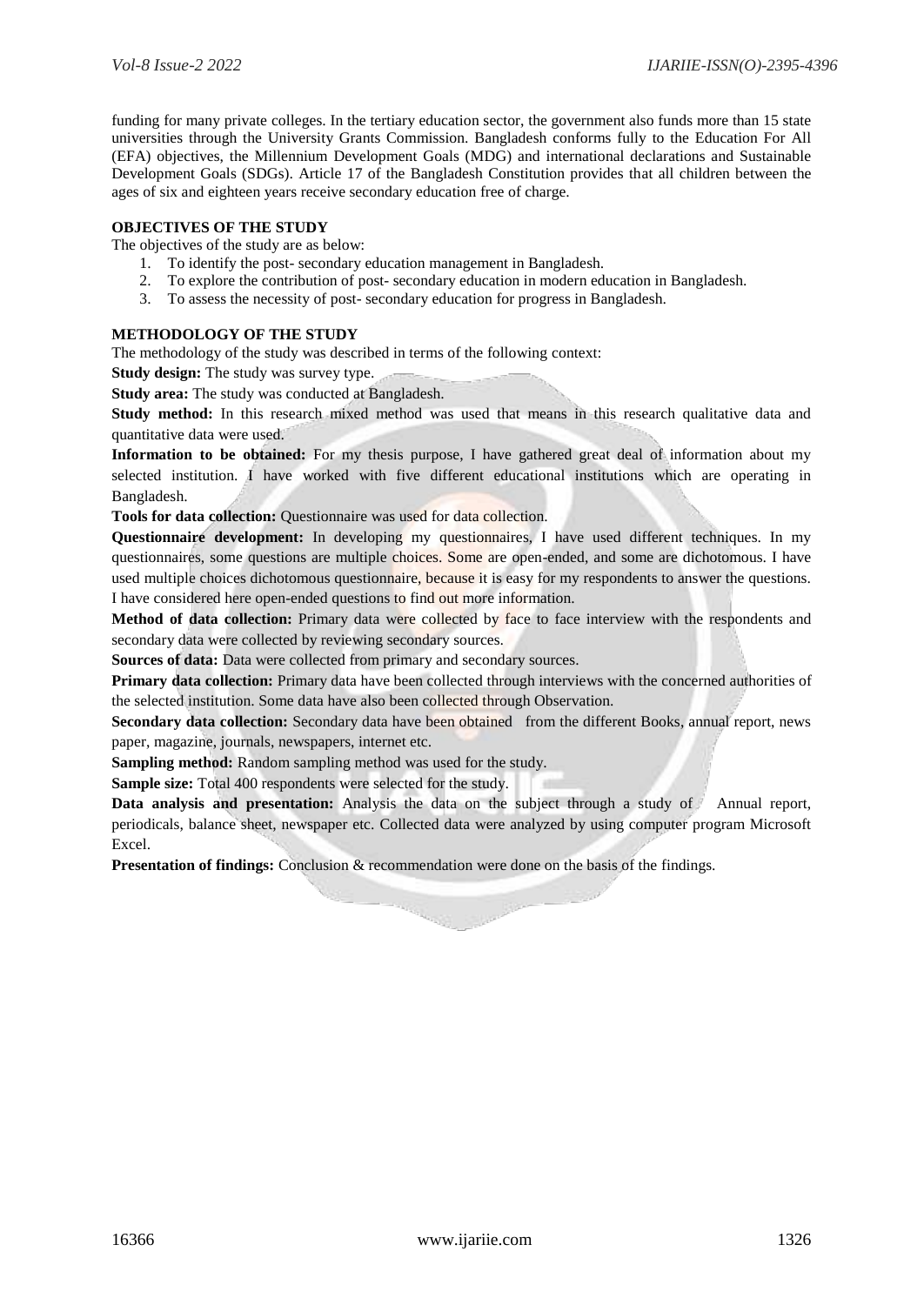# **RESULTS AND DISCUSSION**





From the result was found that 50% respondents express positive about management policy for quality education of post- secondary level in Bangladesh, 35% respondents express negative about management policy for quality education of post- secondary level in Bangladesh, and 15% respondents express nothing about management policy for quality education of post- secondary level in Bangladesh.





Source: Field survey, 2019

From the result was found that 70% respondents express positive about rules & regulation of management policy of post-secondary level is favorable, 15% respondents express negative about rules & regulation of management policy of post-secondary level is favorable, and 15% respondents express nothing about rules & regulation of management policy of post-secondary level is favorable in Bangladesh.

Source: Field survey, 2019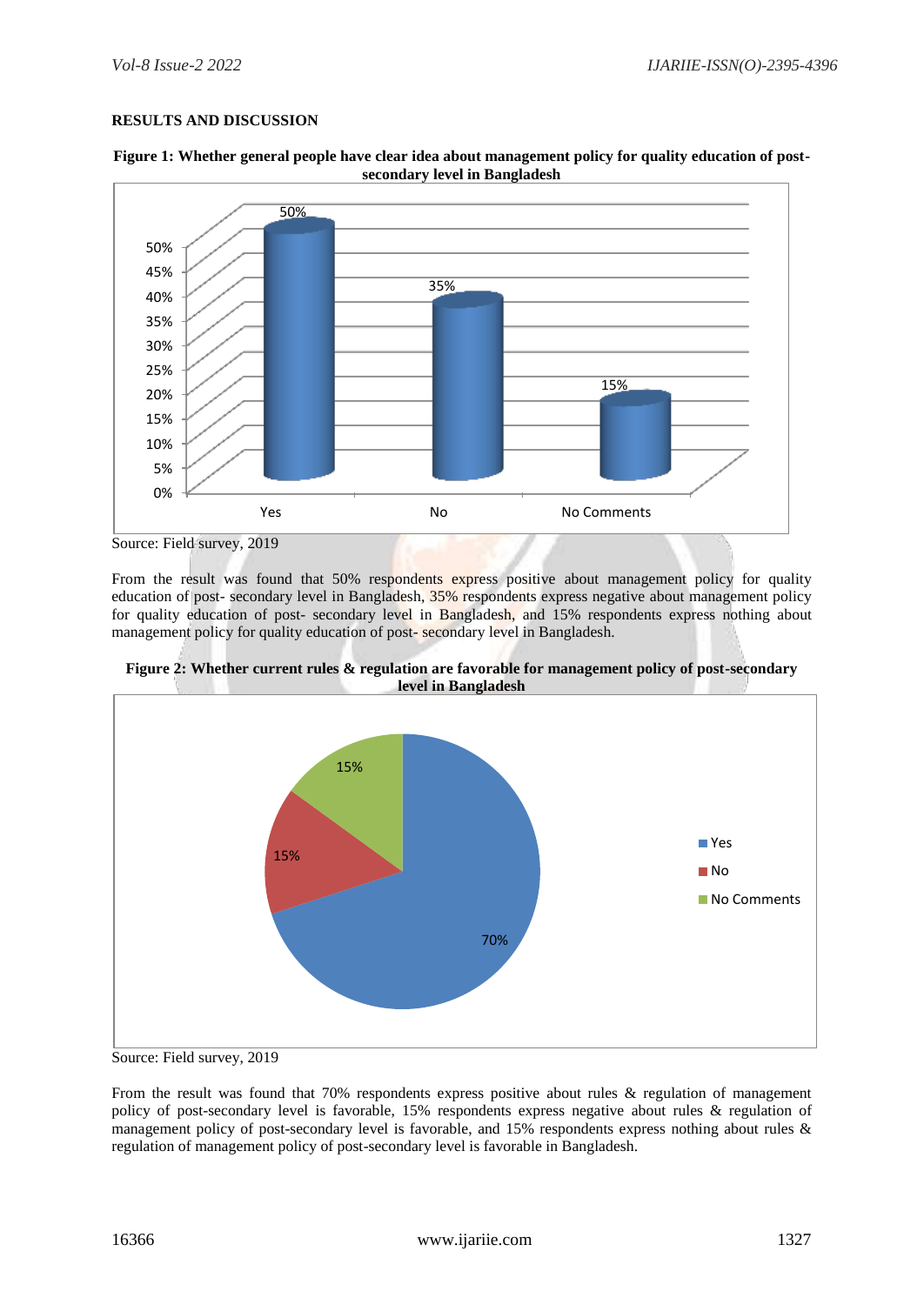

# **Figure 3: Whether proper idea and practice of management policy for better education of post- secondary level in Bangladesh is available**

Source: Field survey, 2019

From the result was found that 50% respondents express positive about proper idea of management policy of post secondary level is available, 35% respondents express negative about proper idea of management policy of post secondary level is available and 15% respondents express nothing about proper idea of management policy of post secondary level in Bangladesh is available.





Source: Field survey, 2019

From the result was found that 50% respondents express positive about proper practice of management policy of post-secondary level is guided by concerned authority, 35% respondents express negative about proper practice of management policy of post-secondary level is guided by concerned authority and 15% respondents express nothing about proper practice of management policy of post- secondary level is guided by concerned authority in Bangladesh.

# **Figure 5: Whether contribution of management policy of post-secondary level in Bangladesh is well known to all over area of the country**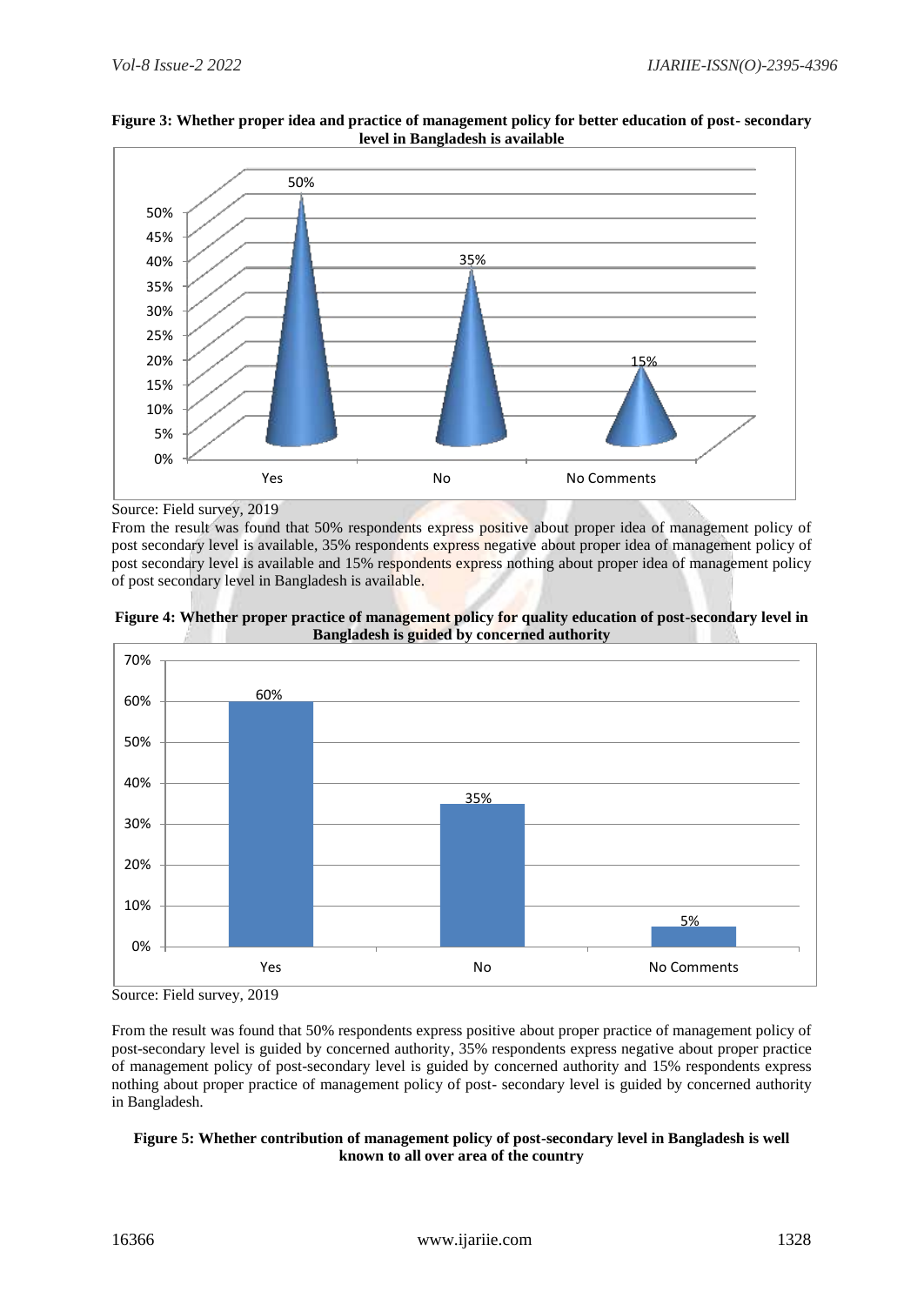

Source: Field survey, 2019

From the result was found that 65% respondents express positive about well known to all over area of the country of management policy of post secondary level, 30% respondents express negative about well known to all over area of the country of management policy of post secondary level and 5% respondents express nothing about well known to all over area of the country management policy of post secondary level in Bangladesh.



**Figure 6: Whether contribution of management policy of post-secondary level in Bangladesh is common concept in educational ground** 

From the result was found that 60% respondents express positive about concept in educational ground of the management policy of post secondary level, 20% respondents express negative about common concept of educational ground of the management policy of post secondary level and 20% respondents express nothing about common concept in educational ground of the management policy of post secondary level in Bangladesh.

#### **Figure 7: Whether contribution of management policy of post-secondary level in Bangladesh is very much important for our economic developments**

Source: Field survey, 2019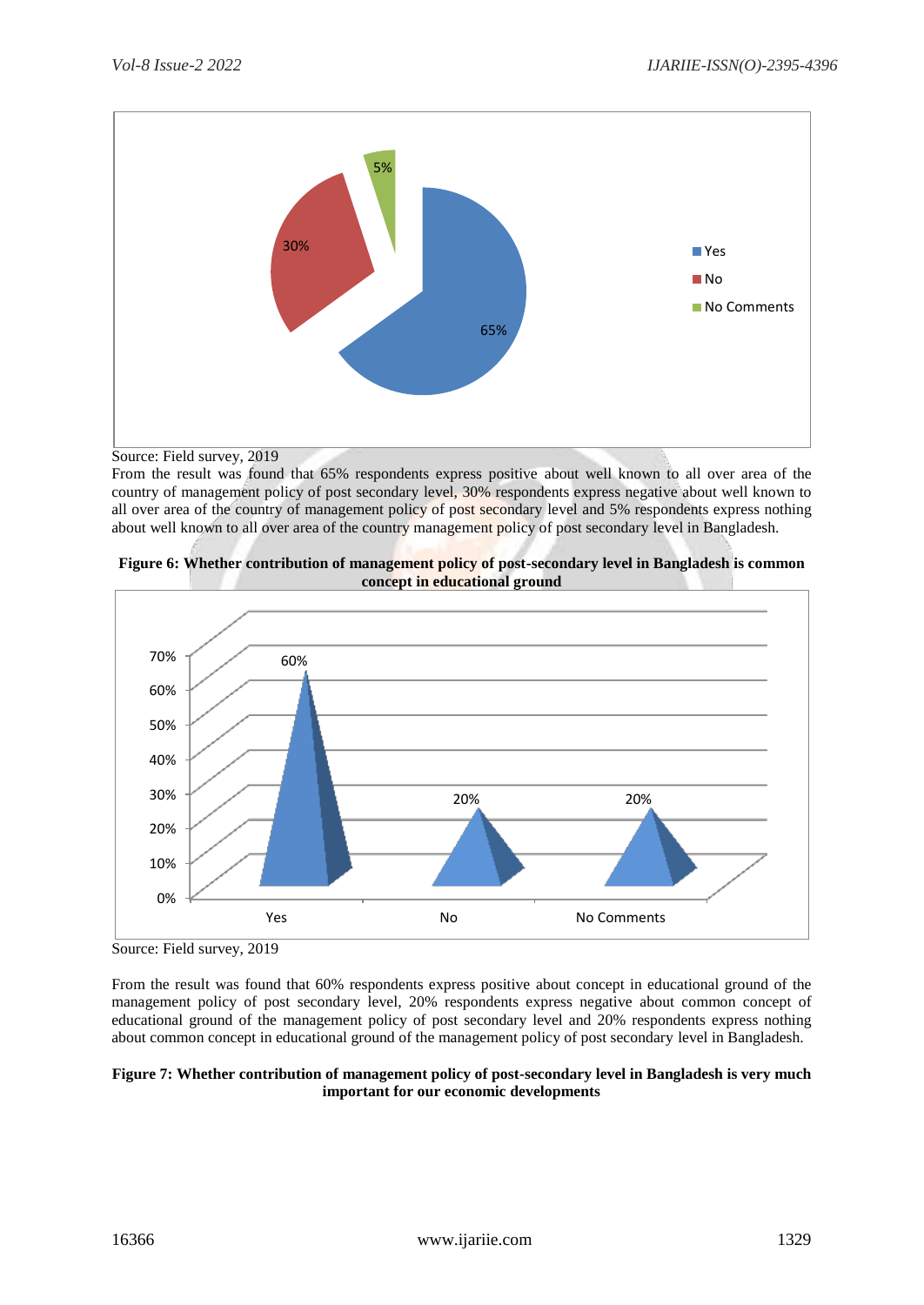

From the result was found that 80% respondents express positive about very much important for our economic development of management policy of post secondary level, 10% respondents express negative about very much important for our economic development of management policy of post secondary level and 10% respondents express nothing about very much important for our economic development of management policy of post secondary level in Bangladesh.





Source: Field survey, 2019

From the result was found that 70% respondents express positive about changing its main theme with the modern digital time of management policy of post secondary level, 20% respondents express negative about changing its main theme with the modern digital time of management policy of post secondary level and 10% respondents express nothing about changing its main theme with the modern digital time of management policy of post secondary level in Bangladesh.

# **Figure 9: Whether any specific objective which should be developed for management policy for quality education of post-secondary level in Bangladesh**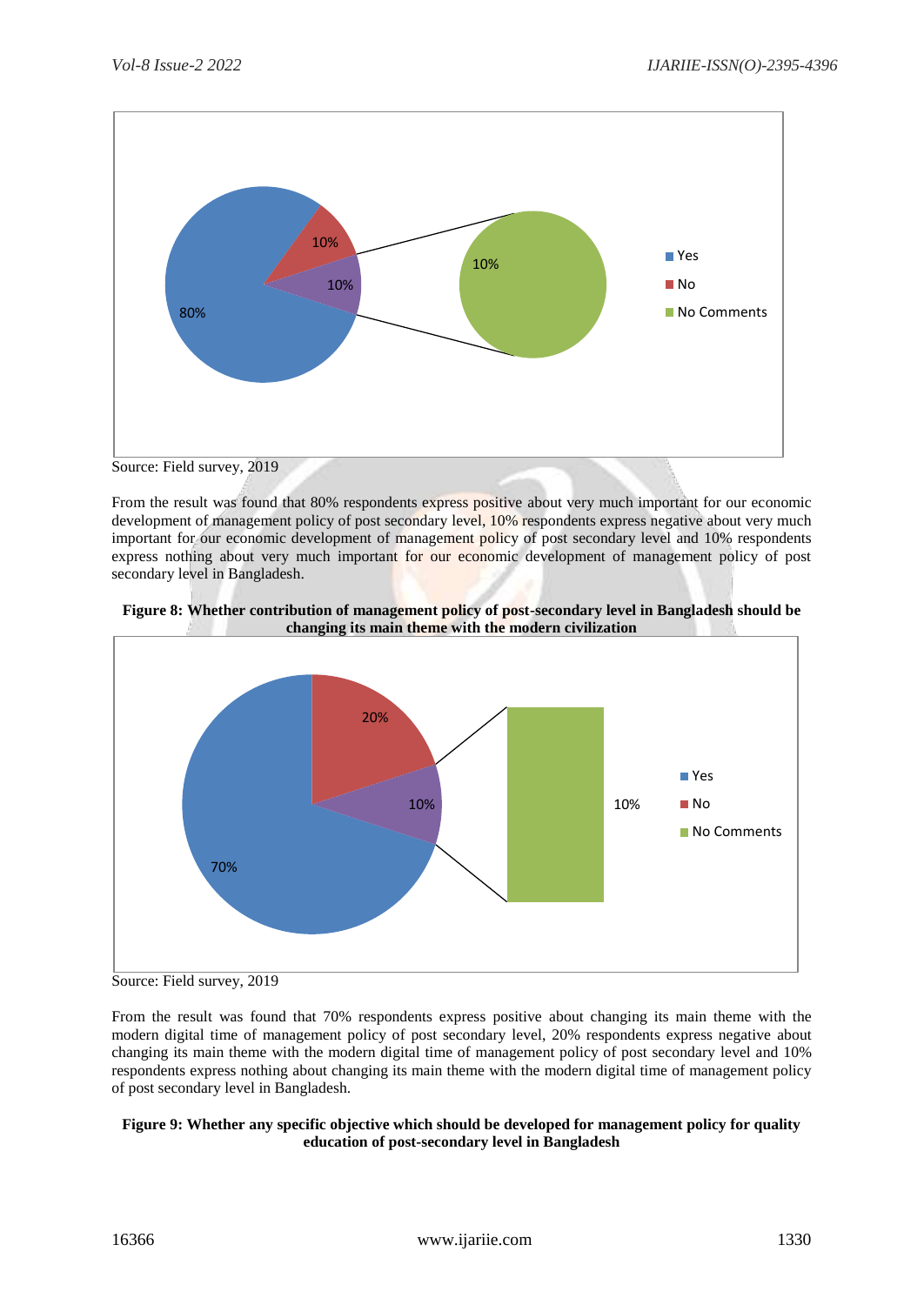

From the result was found that 50% respondents express positive about specific objective should be developed of management policy of post secondary level, 25% respondents express negative about specific objective should be developed of management policy of post secondary level and 25% respondents express nothing about specific objective should be developed of management policy of post secondary level in Bangladesh.





Source: Field survey, 2019

From the result was found that 80% respondents express positive about modification of management policy of post secondary level, 10% respondents express negative about modification of management policy of post secondary level and 10% respondents express nothing about modification of management policy of post secondary level in Bangladesh.

# **Figure 11: Whether has any idea about management policy for quality education of post-secondary level in Bangladesh from very beginning**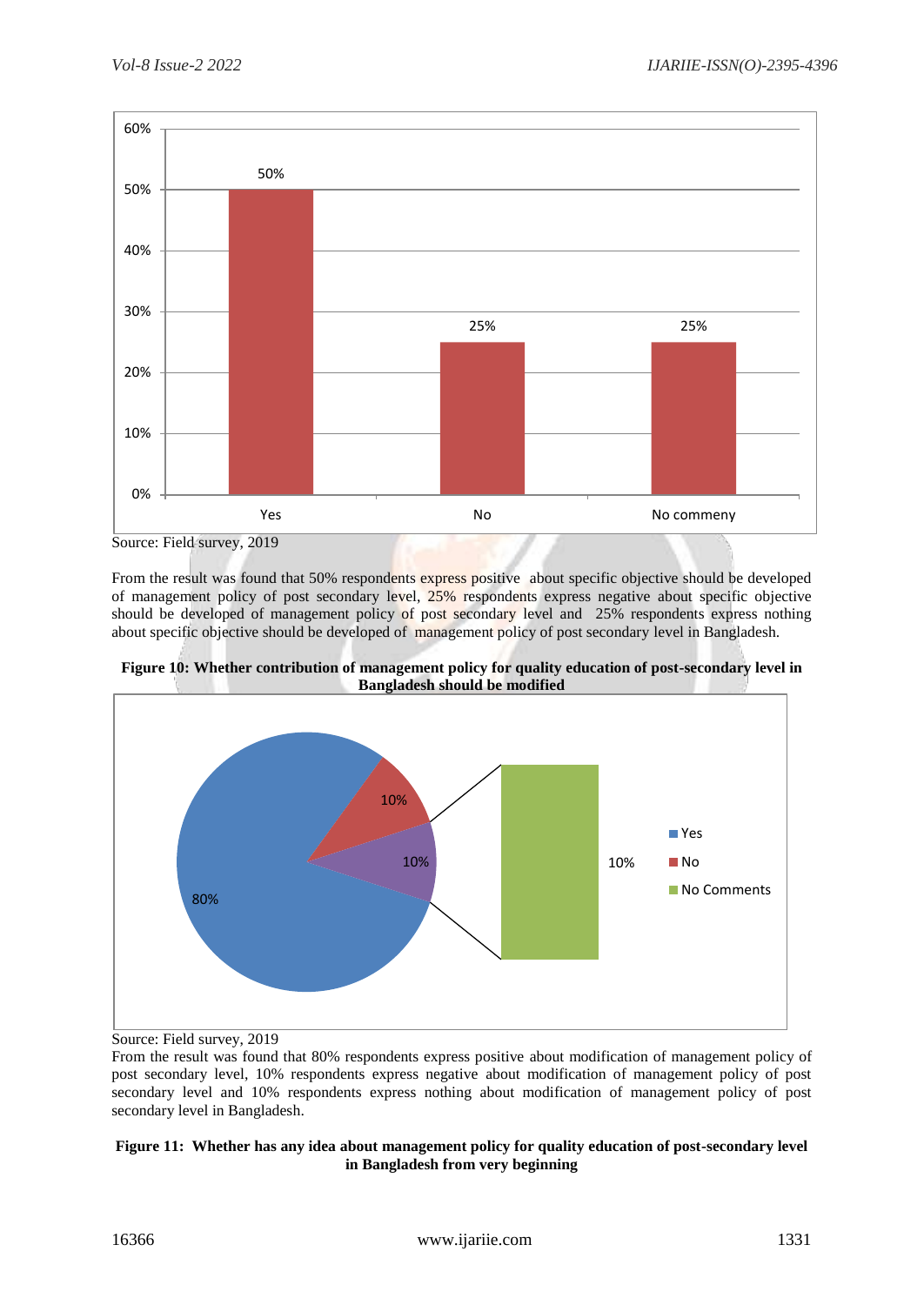

Source: Field survey, 2019

From the result was found that 50% respondents express positive about any idea of management policy of post secondary level from very beginning, 35% respondents express negative about any idea of management policy of post secondary level from very beginning and 15% respondents express nothing about any idea of management policy of post secondary level very beginning in Bangladesh.



**Figure 12: Whether more bad idea about contribution of management policy for quality education of post-secondary level in Bangladesh**

From the result was found that 50% respondents express positive about bad idea of management policy of post secondary level, 35% respondents express negative about bad idea of management policy of post secondary level and 15% respondents express nothing about bad idea of management policy of post secondary level in Bangladesh.

# **Figure 13: Whether have enough confidents about management policy for quality education of postsecondary level in Bangladesh**

Source: Field survey, 2019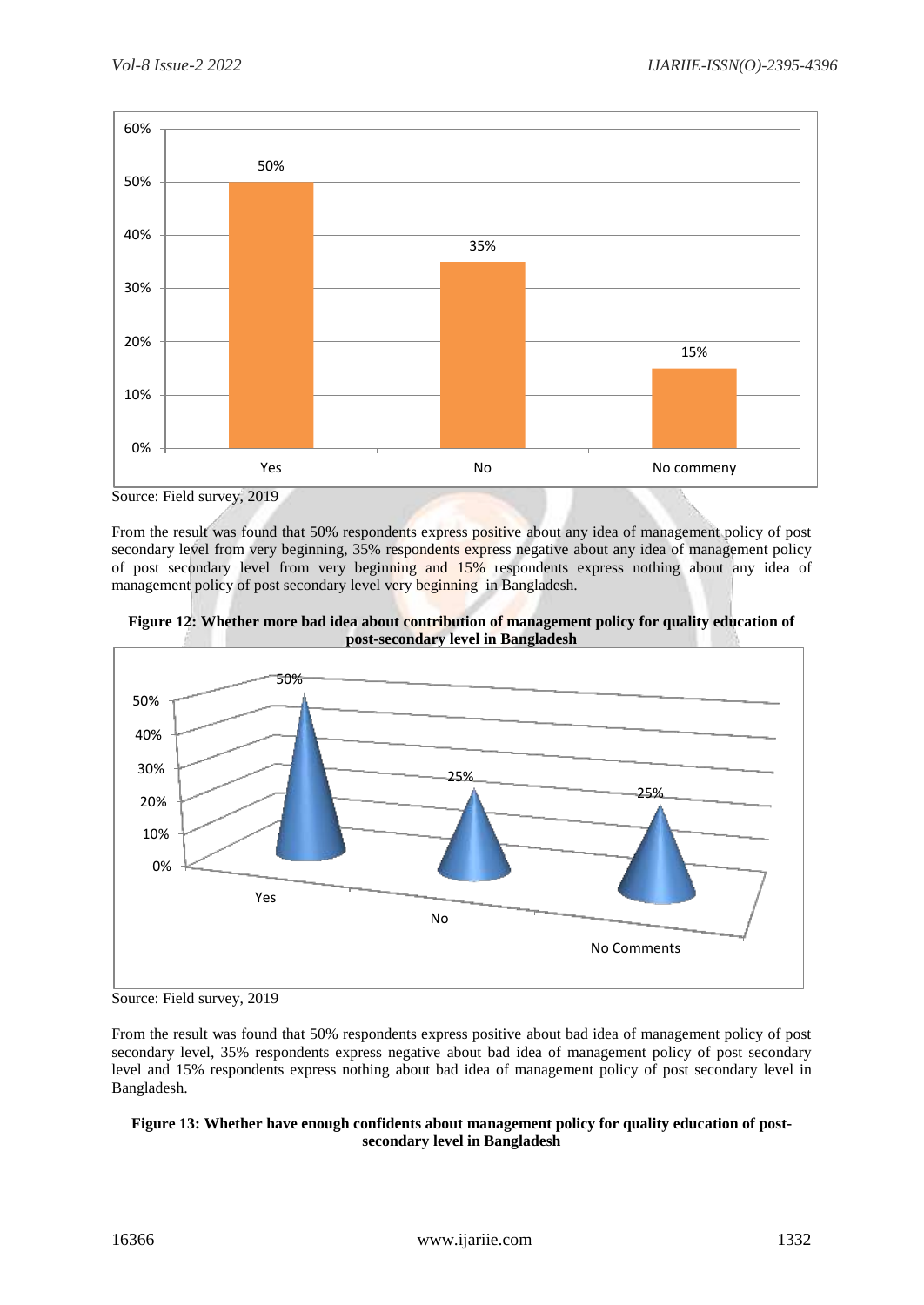

Source: Field survey, 2019

From the result was found that 70% respondents express positive about enough confidence of management policy of post secondary level, 15% respondents express negative about enough confidence of management policy of post secondary level and 15% respondents express nothing about enough confidence of management policy of post secondary level in Bangladesh.





Source: Field survey, 2019

From the result was found that 60% respondents express positive about proper monitoring policy is very good of management policy of post secondary level, 20% respondents express negative about proper monitoring policy is very good of management policy of post secondary level and 20% respondents express nothing about proper monitoring policy is very good of management policy of post secondary level in Bangladesh.

# **Figure 15: Whether the relation between Bangladesh governments and management for ensure quality education of the post-secondary level**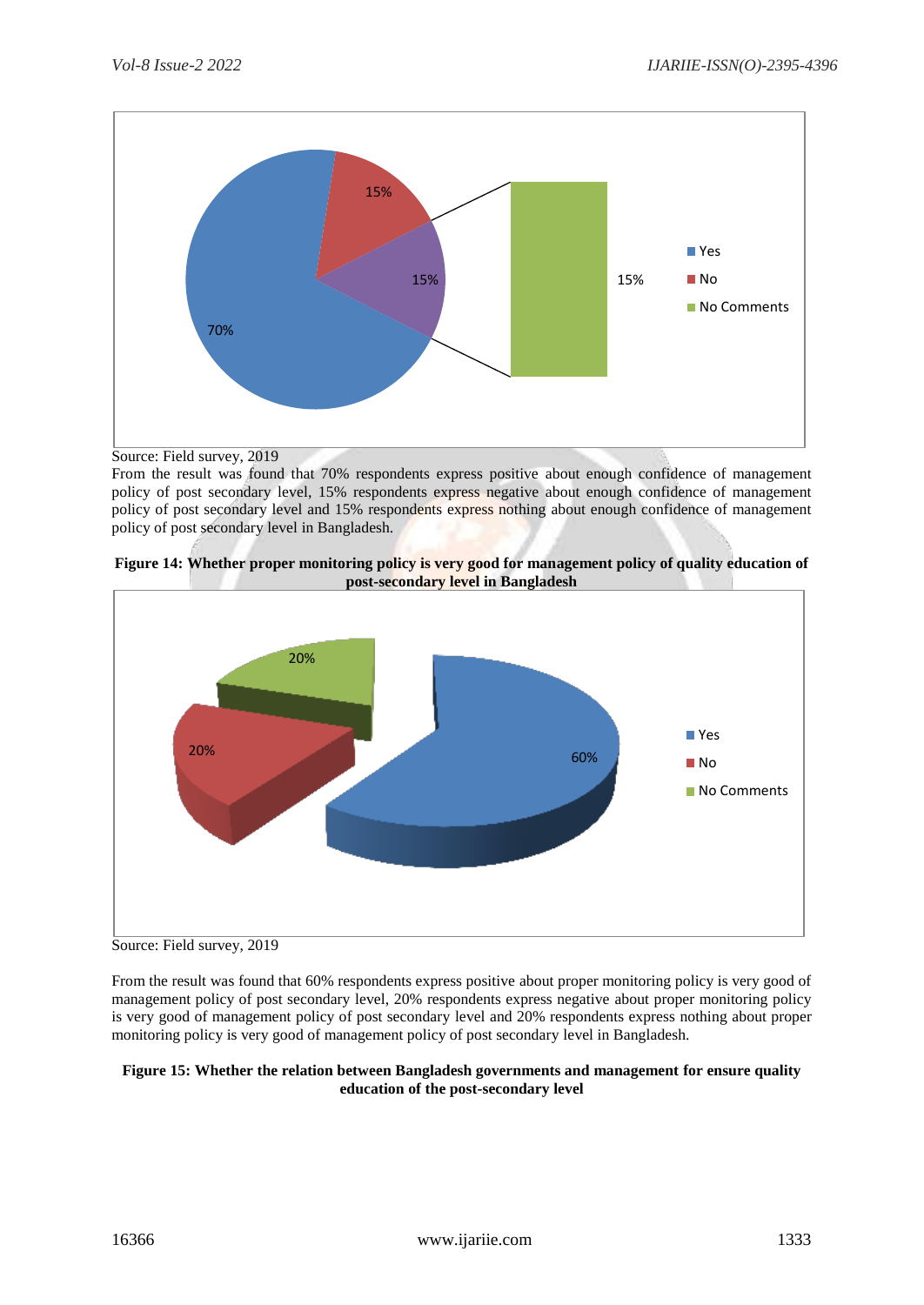

From the result was found that 50% respondents express positive about the relation between governments and management of college authority, 30% respondents express negative about the relation between governments and management of college authority and 20% respondents express nothing about the relation between governments and management of college authority in Bangladesh.





From the result was found that 60% respondents express positive about any bad perception of management policy of post secondary level, 30% respondents express negative about any bad perception of management policy of post secondary level and 10% respondents express nothing about any bad perception of management policy of post secondary level in Bangladesh.

#### **Figure 17: Whether have any idea about the rules & regulation of management policy for improving quality education of post-secondary level in Bangladesh**

Source: Field survey, 2019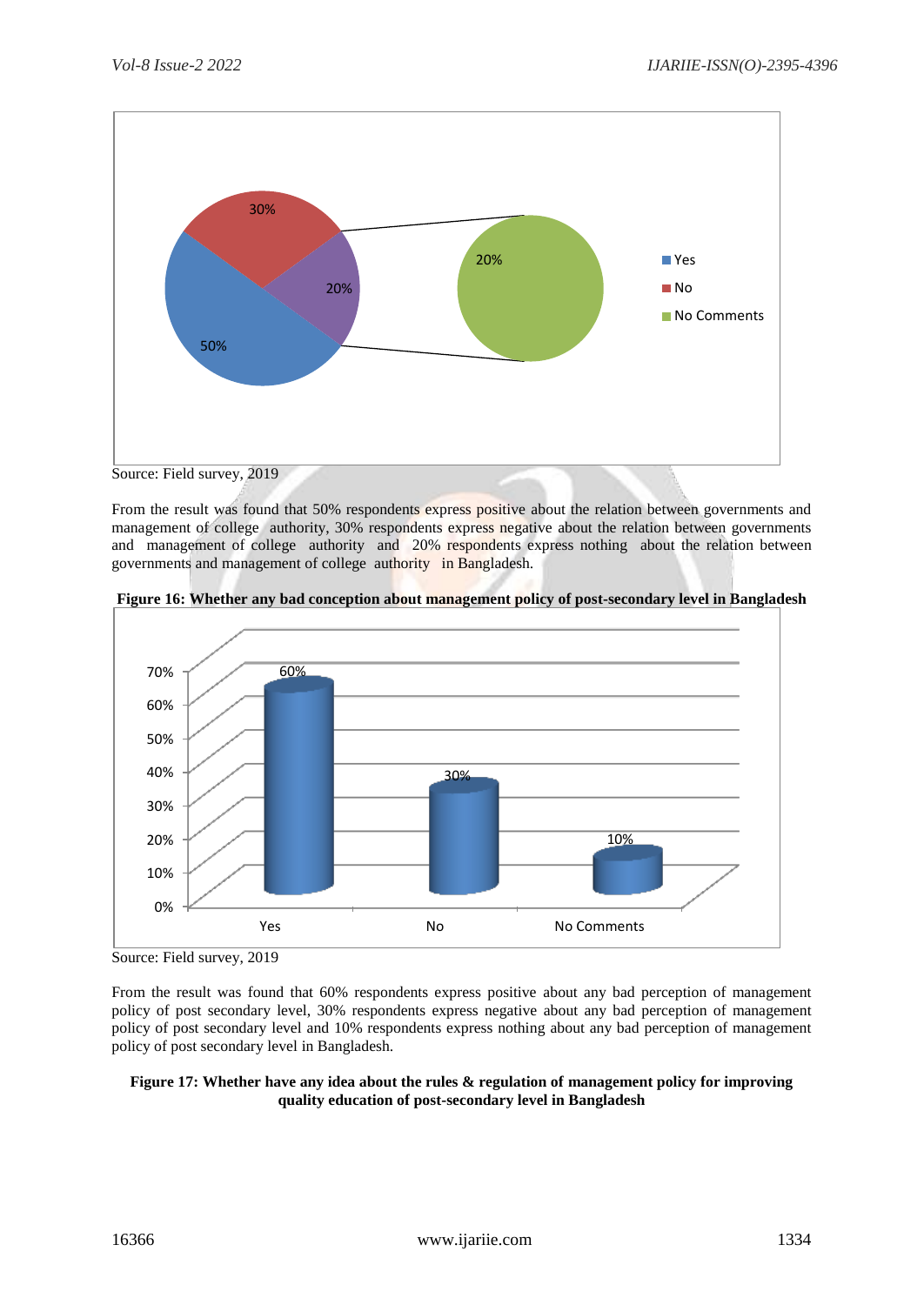

Source: Field survey, 2019

From the result was found that 55% respondents express positive about the rules & regulation of management policy of post secondary level, 35% respondents express negative about the rules & regulation of management policy of post secondary level and 10% respondents express nothing about the rules & regulation of management policy of post secondary level in Bangladesh.





Source: Field survey, 2019

From the result was found that 50% respondents express positive about main theme of management policy of post secondary level, 25% respondents express negative about main theme of management policy of post secondary level and 25% respondents express nothing about main theme of management policy of post secondary level in Bangladesh.

### **Figure 19: Whether have any better idea about the perception of management policy for better education of post-secondary level in Bangladesh**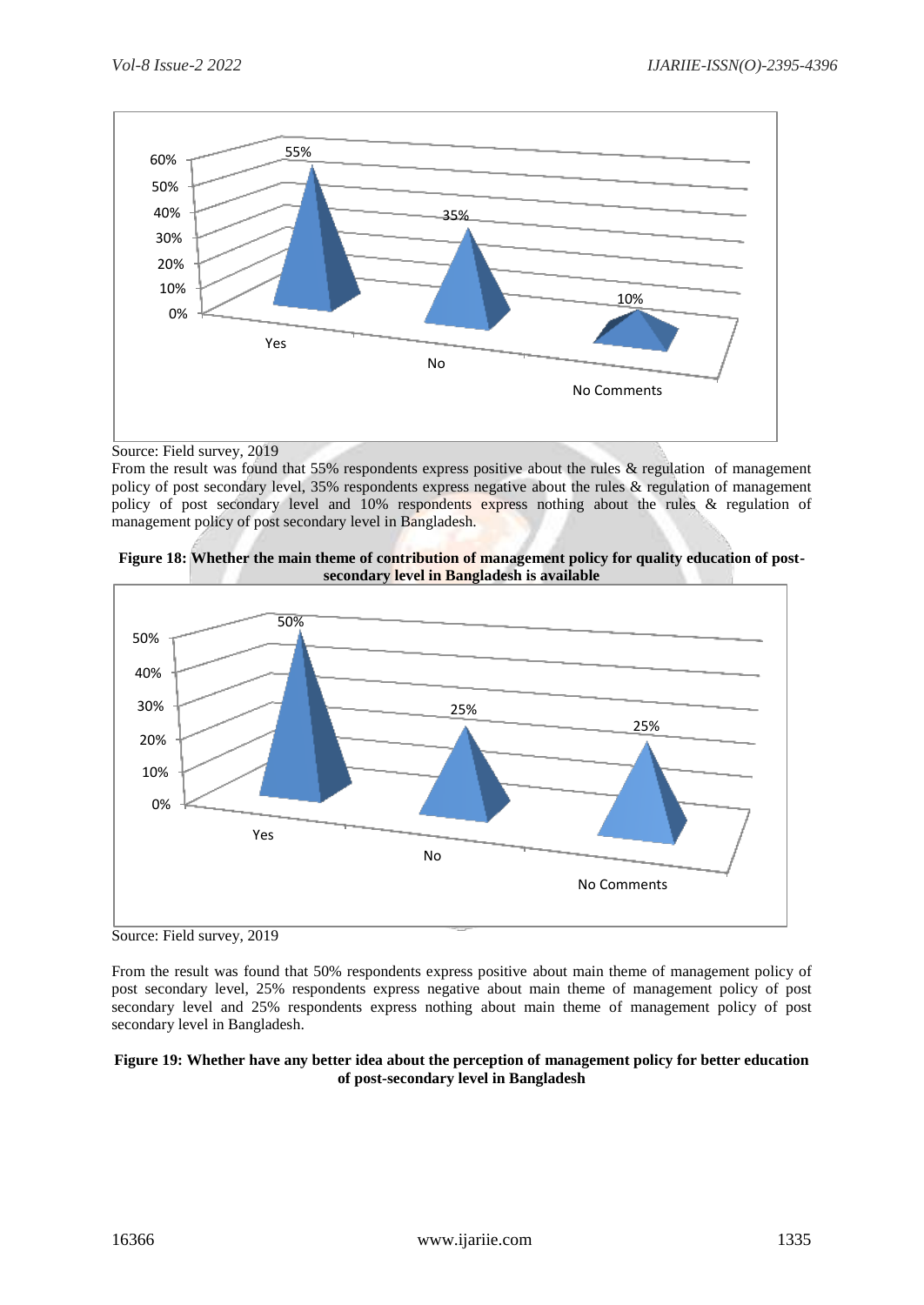

From the result was found that 80% respondents express positive about any better experience of management policy of post secondary level, 10% respondents express negative about any better experience of management policy of post secondary level and 10% respondents express nothing about any better experience of management policy of post secondary level in Bangladesh.





Source: Field survey, 2019

From the result was found that 50% respondents express positive about involvement of management policy of post secondary level, 25% respondents express negative about involvement of management policy of post secondary level and 25% respondents express nothing about involvement of management policy of post secondary level in Bangladesh.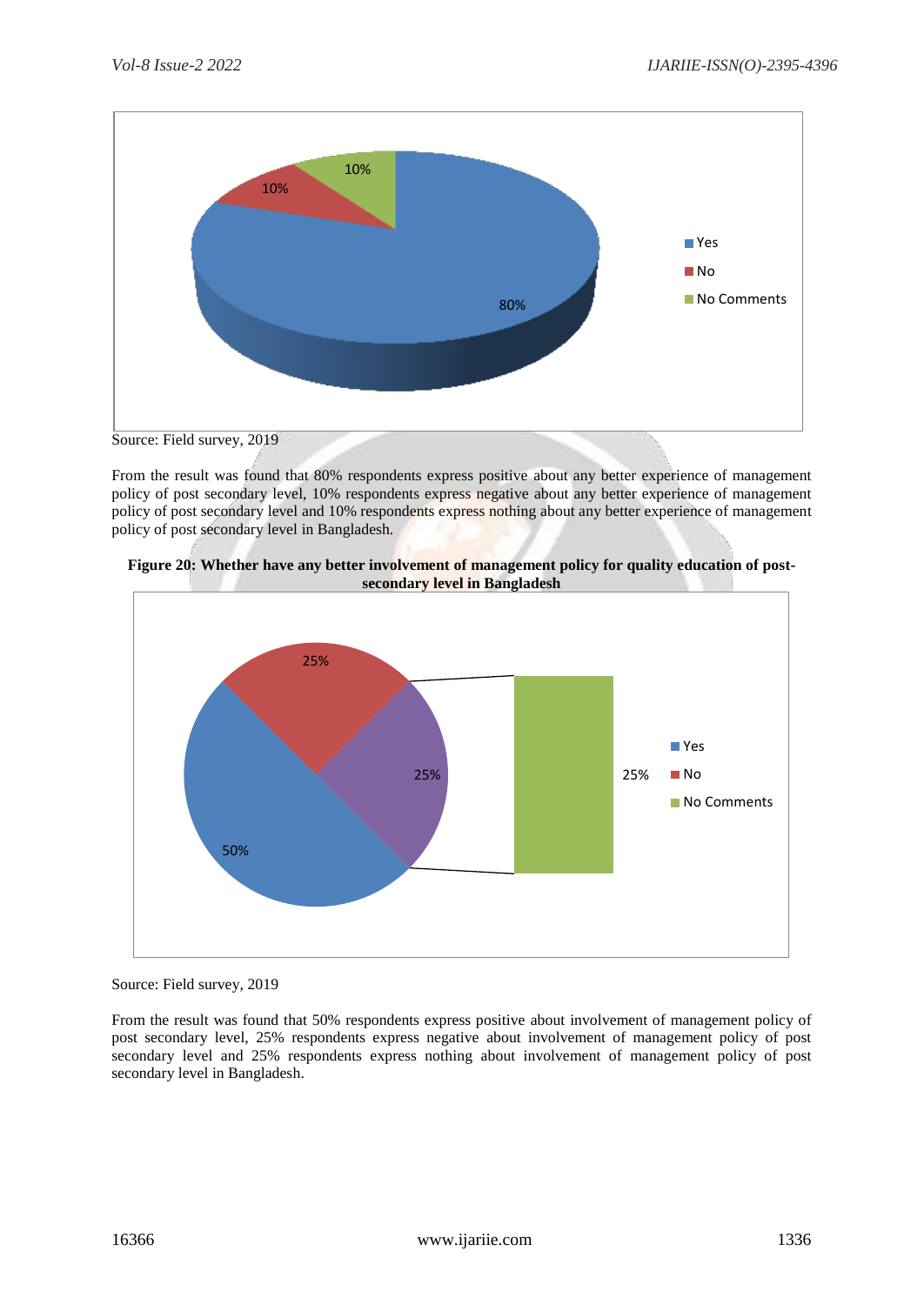# **CONCLUSION**

In the context of massive expansion of the country's post secondary and higher education, a high demand has been created in the tertiary level. Establishment of private colleges released the government colleges from the pressure of large scale admission seekers for the limited number of seats. Though private colleges are contributing much in higher education in Bangladesh but the quality of education is also good. This study has shed the light on the dimensions perceived by teachers and students as associated with education quality. These dimensions are teachers' quality, students' quality, infrastructure, research activity, evaluation system, academic schedule, curriculum and teaching, cost and support facility, administrative support and extra-curricular activities. This study concludes that the issues considered here should be addressed more carefully by the policy makers of post secondary level education to ensure the quality of education in Bangladesh.

# **RECOMMENDATIONS**

The following recommendations are given for the study

# **1) Removal of other fees should be done**

Some colleges take some additional fees other than tuition fees which are burden for many guardians so these types of fees should be removed.

# **2) Financial Support should be provided**

In most cases problems arise from guardians' sides. The guardians don't want to send their sons or daughters in college. They engaged their children to different income generating activities. Sometimes the guardians don't give clothes to their children. For these reasons many boys and girls don't want to go to college. If the government of the People's Republic of Bangladesh arranges financial support for all secondary level students the number of attendance of students will increase.

# **3) Transport System should be improved**

There are many remote areas in where transportation systems are so serious that students can't go to college properly. In some areas students had to swim to go to college for the lack of bridges. In some areas students had to walk miles after miles. For these reasons many students don't go to college. Local roads should be aligned making it college bond as possible ensuring student securities.

# **4) Decentralization of official power should be done**

Administrative power should be decentralized and in district and upazila level. Power should be offered and accountability must be imposed in all spheres so that zila and upazila based officers may take pragmatic action against any irregularity, mismanagement and corruption. If it is done it will be helpful to take any stern official ordain, action, decision etc be imposed or implemented by the upazila or district wise education officers or concerning personnel. Besides if the upazila or district wise concerning officers are given power to apply any stern power sans the direction of the higher authority, it will be possible to materialize many government orders as regard to education in technical field while proper education is coming down badly day by day.

# **5) Manpower should be increased**

In the post secondary level good education has been being hampered for want of necessary man power. So it is suggested that more man power ought to be appointed in proportion with the colleges and students. If it is done, it is possible to control or supervise all the upazila or district academic institutes precisely and regularly.

# **6) Coordination between government and non government colleges should be increased**

The gap between government and non government colleges should be minimized by proper coordination. The difference between the govt. and non govt. colleges should be wiped out by unilateral education principle

#### **7) College establishment code should be followed**

There is a rule that the distance between two rural non government colleges must be kilometers and between two urban area colleges should be 1 kilometer. But this rule is hardly held good in many where. For this, there are many colleges many where and on the contrary there are hardly any colleges somewhere. So, new colleges should be set-up in all upazilas following the actual distance with a view to facilitating secondary education for all.

# **8) Co-ordination among the education sectors should be increased**

**As** there is very few co-ordination among the activities of different sectors of education in center, region and all fields that creates set back against proper education. Therefore, there should be such rules and regulations in order that all sectors might come in one chain.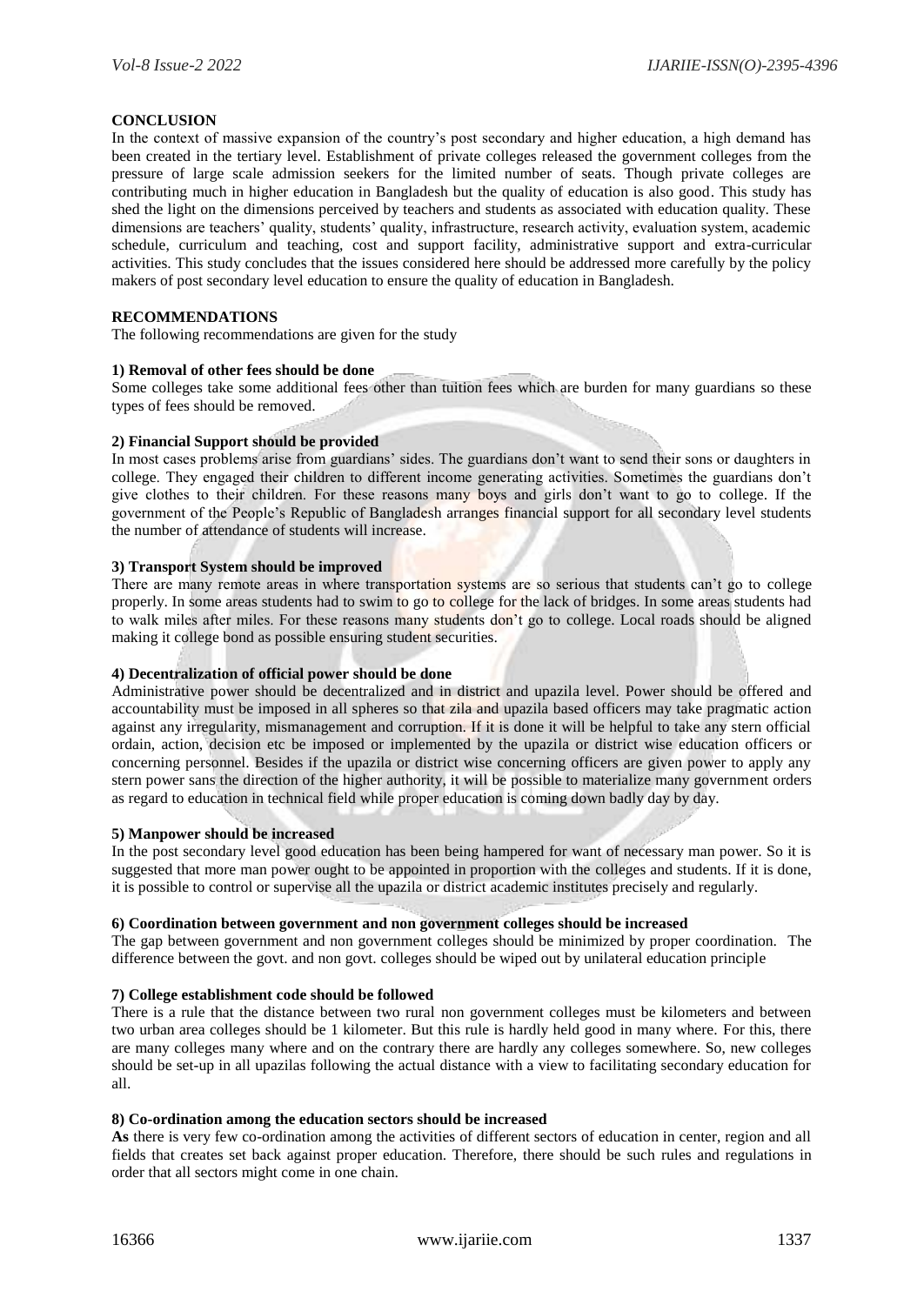# **9) Appointment of teachers and staffs should be systematic**

As in non govt. colleges, the power of appointment of teachers and other staffs is in the hand of colleges managing committee, so skilled or good teachers cannot come in colleges. Because the appointment authority not considering good or bad give appointment to those who are either their relatives or who can offer large amount of bribe to committee members. The appointment of teachers and staffs should be done by the govt. appointment authority.

# **10) Managing bodies and their autocracy should be educated**

Though in respect of a teacher's appointment, there is rule that to be a post secondary teacher one must have graduation degree with B. Ed. But it is quite absurd that those who come in the managing committee are either illiterate or half educated or professionally drivers, rickshaw pullers, shop keepers and so on which is absolutely non-prestigious or contradictory for an academic institute. They cannot be thought to be good guiders of a college. Rather they degrade the teachers unreasonably and harm the smooth administration hampering good education. Besides, they always create set back to the academic affairs of the teachers and specially the head masters of the colleges are always held hostage in their hands for which smooth education is hindered badly and remarkably. So, there should to be a law that a person must have at least graduation degree or more to be worthy of being a committee member. At present there are a lot graduate guardians everywhere.

#### **12) Promotion system in non govt. colleges should be improved**

There is no promotion system in non government colleges. So when the post of a head master or an assistant head master falls vacant, it remains unfilled for years hampering education. Promotion system should be enacted so that the vacant posts of head masters or assistant masters may be easy to be fulfilled.

#### **13) Pattern of reading should be uniform**

Different colleges follow different syllabus, question papers, guide books and examination time table. It is a bad vogue of education in educational institutes that creates indiscrimination in the sector of education. So syllabus, question papers, guide books and examination time table and all other patterns should be unilateral directed by district educational department. It will eradicate the leakage of question papers all kinds of miss deed done by the immoral teachers.

# **14) Qualified and Trained Teachers should be provided**

A lot of unskilled teachers are appointed in clandestine ways in non government colleges, so the appointed teachers cannot teach in classes perfectly. Bengali teachers teach English or mathematics, and English teachers have to teach Bengali or any other subjects. Besides, in many colleges especially in the rural colleges, there are many guest teachers who are mostly college students or vagabond and have no quality to teach the students. This kind of haphazard teaching destroying the learners' carrier and they are not being built up as their merits. So the government should take initiatives to appoint subject wise and qualified teachers. There should have provisions to train up newly appointed teachers.

# **15) Perfect education in primary level should be provided**

In primary colleges, students are not built up perfectly. So when they come to high colleges, they are found badly weak in all subjects. Even many students are found devoid of A B C. As a result, despite the utmost endeavor of secondary teachers they cannot build them up to the mark. Therefore, the teachers have to undergo all kinds of defamation after SSC examination. So, primary education should be improved by surveillance of the officers concerned.

#### **16) Students' desire to go to government colleges should be changed**

Most of the good students who come from high schools get admission in government colleges while almost all the weak students come to non government ones. So in government colleges admission test should be stopped and lottery system admission should be introduced. Then they also will have to teach good and weak students.

#### **17) Admission problem should be solved**

In our country the number of population is rapidly increasing and. accordingly the number of learners also is increasing gradually. But they are not getting change to go to colleges for want of the increment of new colleges building or infrastructures. It results that a great many primary passed students are being deprived of secondary education. So government should establish more colleges in proportion with the students.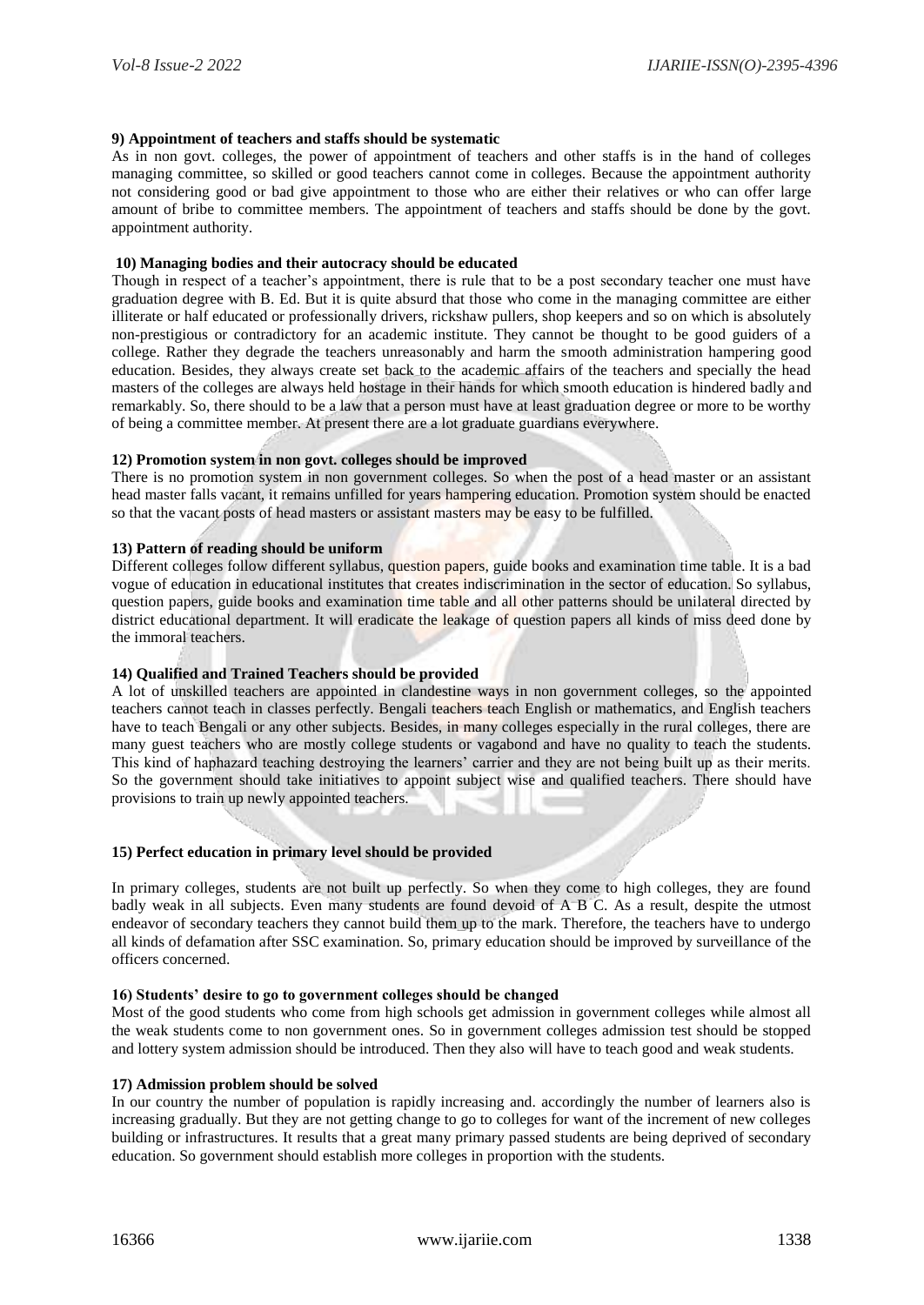# **18) Private teaching tendency of teachers should be closed**

Almost all of the English, Mathematics and Science teachers are prone to private teaching. They hardly give earnest lesson in classes and take the students to their private centers by applying technical policy while poor students are not getting education in classes or they cannot go to private centers for want of money or ability. Necessity knows no law. It cannot be said that the secondary non govt teachers are solvent enough alike those of govt. ones. They do not get large amount of salaries, increment, bonus, house rents etc like the govt. teachers. So they are not able to maintain their families sans doing other job other than their teaching jobs Indeed, for the cause of their poverty they become bound to practice private teaching. So they should be nationalized and then only it may be possible to stop the vogue of private teaching. The tendency of private teaching of the govt. teachers should be totally banned as they are enjoying full pledge advantages from the govt.

## **19) Involvement of competent personnel in education sectors should be provided**

For the cause of not involving experienced, expert and competent personnel in the department of education the education institutes are not getting proper help due to which the standard of secondary education is coming down regrettably. So well educated and skilled persons should be involved in colleges as the advisory board and the advisory board should be given more power than the managing committee.

# **20) Indiscriminate rules and regulation should be closed**

As a result of indiscriminate rules and regulations imposed by the personnel of education sectors in different upazilas or districts, the colleges authorities get no way out how to implement official orders that creates hotchpotch in colleges administration hamper regular classes because the teachers remain busy to perform various official documents. So there should be similarity of orders and advice of the officers and it will be easy for the teachers to hold good everything.

#### **21) Discrimination between the govt. and non-govt. colleges should be removed**

Government colleges teachers have to teach only 300/350 students a colleges with adequate teachers and infrastructural facilities, big amount of salaries and all other facilities while a non government colleges contains 2000 to 3000 students with small salary and dilapidated infrastructures or without sufficient aid from the government. At present 12756 non govt. colleges are being run with 209496 teachers and 6819748 students while for only 317govt colleges and 209337 learners 6958 teachers are appointed which of course tremendously unreasonable. This kind of discrimination is discouraging the non government teachers owing to which up gradation of education is taking place of degradation. So difference between the two types of colleges should be reasonably removed. In the Govt. & Non-Govt. colleges teachers and students proportion should have 1:30.

# **22) Traditional group of education should be up dated**

At present all colleges are teaching the students in three groups like science, commerce and arts. This vogue of teaching has been confining the students to limited knowledge. So, unilateral education system of education should be introduced by the government. The traditional group of education should be up dated

# **23) Specific rules in making colleges nationalization should be introduced**

There is no specific rule in making any colleges nationalized. Generally city colleges are nationalized. But in rural areas many renowned colleges have considerable eligibility for being nationalized. But they are not getting the chance of being state-owned. Many colleges nationalized in city areas have no standard position or environment or good atmosphere. So in every union at least one colleges should be nationalized.

#### **24) Guardians' awareness and regularity of students should be increased**

Many guardians are so abstracted or indifferent to their wards that they do not take care of their children. As a result too many students remain absent from classes or play truant from colleges and at one stage they drop out of their colleges. Generally not more than 50% to 60% students remain present in colleges. Again the percentage of absence in rural colleges are too more. So environment of colleges should be amusing and standard**.** All kinds playing and amusing instruments should be had in colleges. Co-curriculum activities should be held. Load of syllabus should be reduced; severity of punishment should be avoided. Leisure time Tiffin should be yielded to the students. Teachers should make the class interesting and students should not be threatened. Eve teasing must be checked by imposing stern law.

# **25) Syllabus should be same**

Different colleges introduce different syllabus for the students. So for want of unilateral question papers, syllabus and various rapid readers there cause indiscrimination among colleges and learners. Question papers vary from colleges to colleges that create distinction among colleges, teachers and students. So question papers, syllabus and rapid readers should be introduced unilaterally through the district based education offices.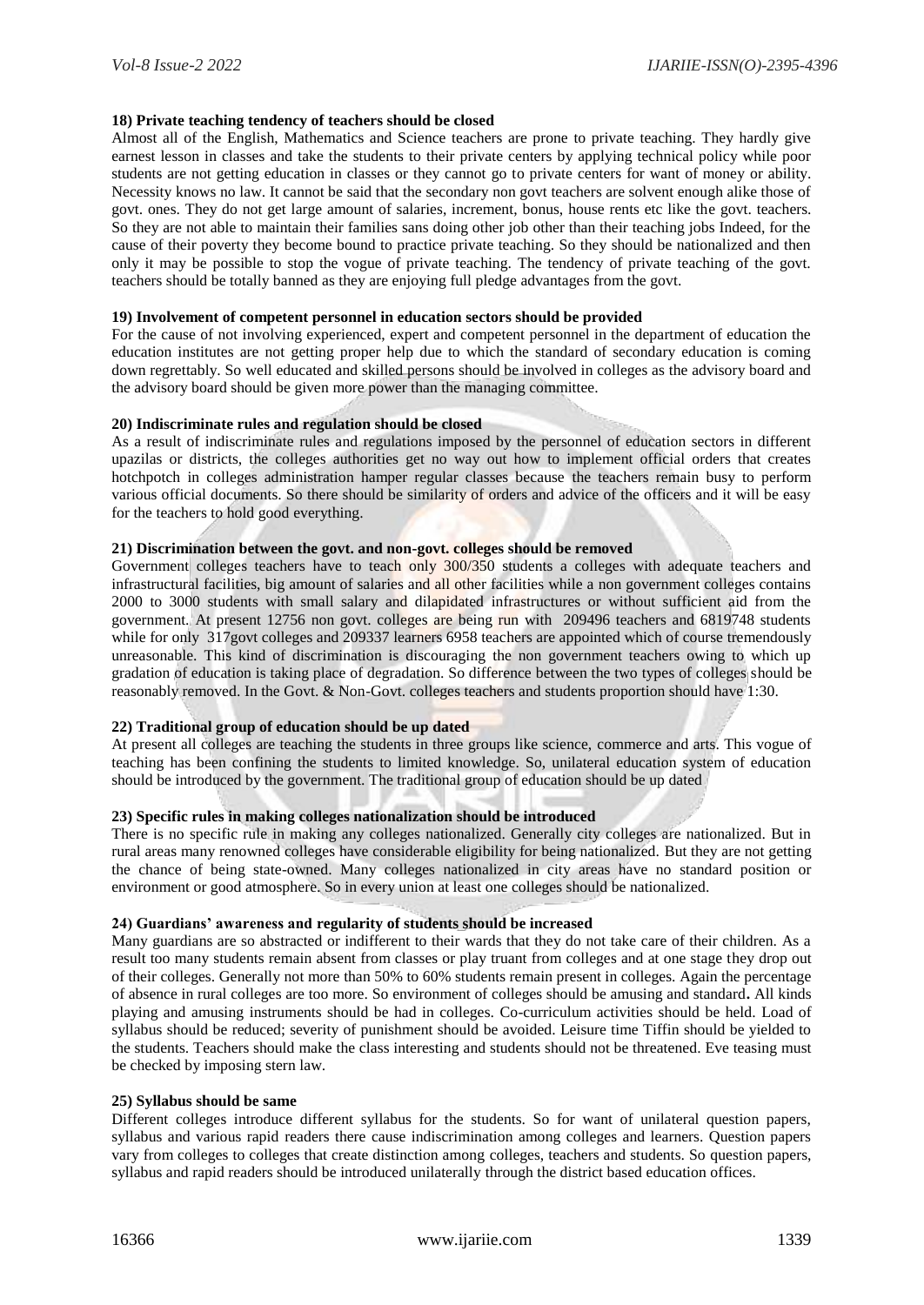# **26) Objective system in English should be included**

Objective type questions are very useful for the students. It makes the students bound to read books from top to bottom and they automatically have to study the ins and outs of the whole book. But as a result of no objective questions in English, students feel reluctance to read English books from fast to last. As a result they do not know various aspects of English grammar without which they can be perfect in English. Objective system should be introduced in English.

## **27) Number of books and lengthy syllabus should be minimized**

Students have to read a lot of books and they have to complete unreasonable lengthily syllabus. So they become disheartened and study only a few suggested parts given by their teachers. So number of books should be reduced and length of syllabus ought to be shortened.

# **28) Passage and translation in English 2nd paper should be included**

Translation and passage is a practicing sphere of English. As students do not practice translation and passage their ability of speaking and off hand writing is regretfully decreasing. Passage and translation should be included in the syllabus.

#### **29) Television program should be started after colleges time**

Students are generally prone to enjoying television programs. They want to remain sitting before TV day and night. Again as the consequence of displaying attractive TV programs like magazine, cinema, drama, football, cricket and what not during the day or colleges time, make the students sit before TV. They do not want to go to colleges or reading table. Many students flee away from colleges at leisure period to enjoy cinema film and thus they go to the dog that mars the development of education. TV programs should be chalked out considering the interest of students and day time cinema, drama or magazine should be stopped.

# **30) Stability of syllabus should be provided**

In our country colleges syllabus is changed again and again. When a teacher becomes skilled on any syllabus in one year, next year it is changed while a teacher loses his previous skill and has to be skilled again. It is obviously detrimental to both the teachers and students. So frequent syllabus change should be stopped and constant one should be done.

# **31) Practice of co curriculum activities should be increased**

In many colleges there is on practice of co curriculum activities like debating society, publication of magazine, wall paper, practicing spoken English and other indoor outdoor games that are the part and parcel of education. Therefore, co curriculum activities should be obligatory.

# **32) Good English teachers should be provided**

English is an international language. A good English knowing student may shine in life. But it is a matter of regret that in many colleges. English teachers themselves cannot speak in English or cannot read English newspaper. As such they cannot build expert students All English teachers must speak in English in their classes and make the students bound to speak in English during the English classes. They should be encouraged to read English papers and every colleges must keep at least one English daily. Then the students will be habituated in speaking English.

#### **33) Stipend management should be improved**

According to the government rule, 10 percent boys and 30 percent girls of per class shall be given stipend on condition of their 75 % presence in the class and 45% marks in the annual exam. But it cannot be precisely done for the interference of managing committee or for adamant guardians' pressure. As a result good students are not getting the stipend thus they are being discouraged. Stipend should be given according to merit and roll numbers in the attendance book. It should be looked into by the concerning upazila or zila education officers so that the colleges' authority may not commit any misdeed in this regard.

# **34) Auditing system should be improved**

When company audit teams come they do not look into every ins and outs of official illegality and many misdeeds are kept unrevealed while the colleges' authority manages the audit teams offering bribe. Again when ministry level audit team comes, it finds out all errors of company audits and the colleges have to suffer for it. In this way colleges have been being run concealing corruptions degrading the standard of academic institutes.

# **35) Girls' common room, canteen, computer club and library should be provided**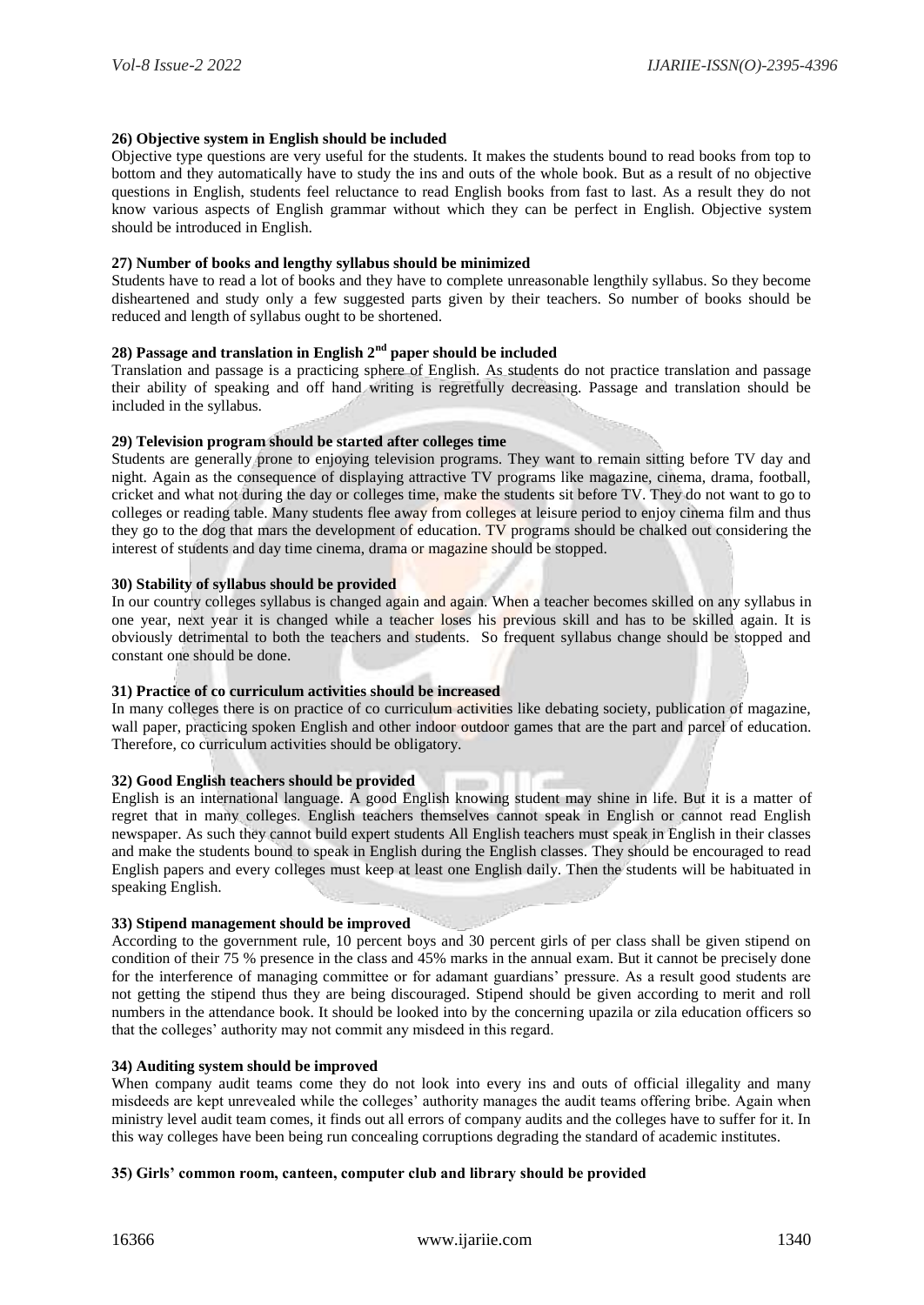In almost all rural and urban area colleges there is no girls' common room or canteen. So the female students have to go out of colleges for food and thus they fall victim to eve teasing. For having no colleges' library and computer club, students cannot acquire knowledge about computer which is at present the most important medium of digital education. Besides, especially students and teachers who are curious to earn extra knowledge from library books are deprived of the same. So, all colleges must have girl's common room, canteen, computer club and library.

# **36) Curriculum and Syllabus should be modified**

The curriculum and syllabus of secondary education in our country are not up to date in comparison to the developed countries. For this reason the quality of the students in our country is not up to the mark. So the curriculum and syllabus of secondary education in our country should be modernized.

# **37) Result evaluation system should be modernized**

At present the result of SSC, HSC and degree exams are evaluated as per percentage. So to keep percentage of results many college authorities disallow a lot of students who study many years at stretch and enjoy regular stipend from the government. Now, there arises question if they are disallowed in the test exam, how can they get stipend and can it be said that they get 45 percent marks and 75 percent attendance. It is to be mentioned if 20 students of a college sit for the HSC exam and if 20 passed then it is called 100 percent passed. But when two hundred students of a college appear at the exam and if 150 of them pass, then it is considered as a bad result. But it should be deliberated which college contributes the country more students. Of course the answer will easily come that the second one. Whereas the two colleges certainly enjoy the same facilities from the govt. Firstly mentioned college make only 20 students educated but the second college made 150 educated students. Therefore, it will not be unreasonable to say that the results of the exam should not be evaluated by percentage but by number. That is, the colleges that will make more passed students should be evaluated as the best colleges. Then all colleges will try their best to allow more and more students with competition and thus many students will get rid of the curse of drop out after studying ten years and the number of vagabond and miscreant who become the as a result of detachment from the colleges will be deducted.

# **38) Educational Aids should be supplied**

There are many people in Bangladesh who are living under poverty line. They can't afford two meals a day for their children let alone education. They can't manage educational aids. As a result they are not willing to send their children to colleges. If the government takes necessary steps for supply Tiffin, stipend and educational aids for the poor students they will be inspired to receive education. So government should take immediate measures in this concern.

# **39) Non-Government Teachers' jobs should be transferable**

The local teachers who got their jobs by illegal ways, involved in village politics, additional earnings always disturb the administration to run the colleges properly. Besides at present Non-Government Teachers feel insecurity, they can't teach in the class room properly. Because local terrors and guardians threat them for a nominal cases. They make the teachers bound for doing illegal works. If their job is transferable this problem can be removed. Government should take necessary steps so that the jobs of Non-Government teachers become transferable.

# **40) Colleges dress should be unique**

In all government and Non-Government colleges there are the rich and poor students are studying. The rich students put on and valuable dress as their will on their hand the poor students put on low standard dress for their poverty. For this they keep aloof themselves from the rich students, sometimes they feel mentally upset for their dress. Government should take necessary steps so that all students put on unique dress. Government should supply uniform for all students.

# **41) Security should be provided**

The female students of our country in village and town feel insecurity everywhere. They always feel fear at the terrors. The terrors are the threat for them. Now a day's 'Eve- Teasing' is a new concept has introduced. Terrors, naughty boys disturb the colleges going girls at the ways of colleges. The guardians remain anxious for their daughters' safe return from colleges. Sometimes they give them early marriage to save from the hands of terrors. Recently some girls, guardians, teachers died for Eve-Teasing. At present the Government of People's Republic of Bangladesh has initiated new laws to protect the Eve-Teasing. The Supreme court of Bangladesh has defined the 'Eve-Teasing' as Sexual Harassment to protect the girls/women.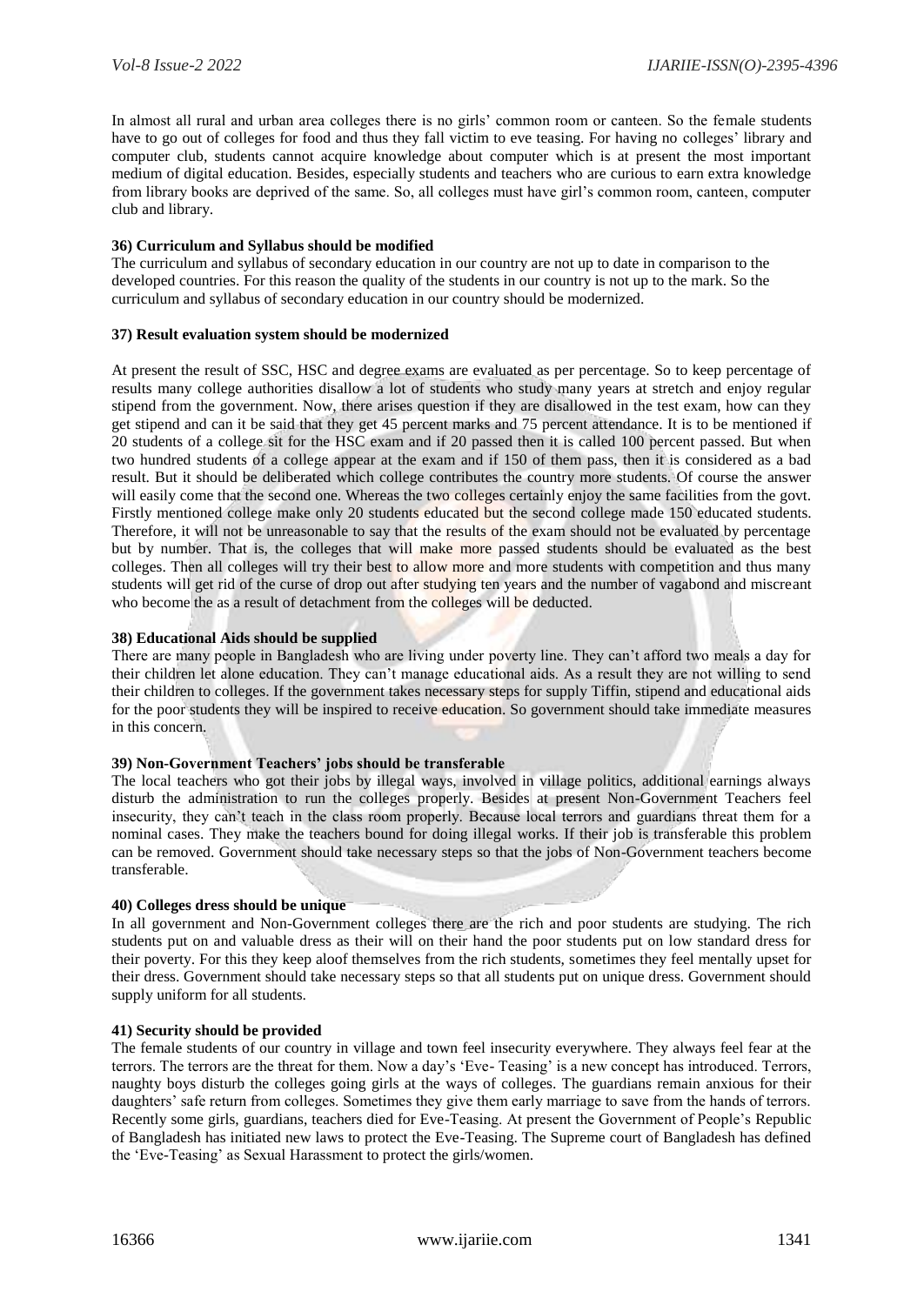# **42) Mid-day Tiffin should be subsidized**

Most of the colleges' periods are 10 am to 4 pm. In that period there is a lunch time. Some students are poor who cannot bear money to buy Tiffin in the lunch time, so they face a hunger in that time for this reason some students don't want to come college. In some cases some students go to home in lunch time and don't come back again to take part the classes which area held after Tiffin period. So if the government of Bangladesh provide subsidy for Tiffin the presence of students will increase.

# **REFERENCES**

- 1. Alam, M., Haque, M. S. and Siddiqui, S. F. (2007). *Private higher education in Bangladesh.* Research papers. Paris: International Institute for Education Planning.
- 2. Andaleeb, S. S. (2003). "Rejuvenating the Nation's Higher Education System", *BGC Trust University Journal* Proceeding of the workshop organized by International University of Business Agriculture and Technology, Dhaka, Bangladesh.
- 3. Ashraf, M. A., Ibrahim, Y. and Joarder, M. H. R. (2009). "Quality Education Management at Private Universities In Bangladesh: An Exploratory Study", Jurnal Pendidikdan Pendidikan, Jil. 24, PP. 17–32.
- 4. ASHE-ERIC Higher Education Report no. 2. Washington, DC:School of Education and Human Development, George Washington University.
- 5. Aminuzzaman, S. (2007). *Overview of quality assurance in the context of Bangladesh*. Paper presented in a workshop organised by American International University Bangladesh, Dhaka, Bangladesh.
- 6. Andaleeb, S. S. (2003). *Rejuvenating the Nation's Higher Education System*. Proceeding of the workshop organised by International University of Business Agriculture and Technology, Dhaka, Bangladesh.
- 7. Asraf, M. A.Ibrahim, Y. and Joarder, M. H. R (2009).Quality education management at private universities in Bangladesh: An exploratory study. Journal of Pendidik dan pendidikan Vol. 24,No. 1,PP-17-29.
- 8. Bagozzi, R.P., and Yi, Y. (1988). On the Evaluation of Structural Equation Models. *Journal of the Academy of Marketing Science*, 16(1):74-95.
- 9. Cheng, Y. C. and Tam, W. M. (1997). "Multi-models of Quality in Education, Quality Assurance in Education".
- 10. Coombs, P. H.(1985). *The world crises in education: The view from the eighties*. New York: Oxford University Press
- 11. Delors, J. and et al. (1996). "Learning the Treasure within, Report to UNESCO of the International Commission on Education for the Twenty-first Century. Paris: UNESCO.
- 12. Dhali, S. K. (1999). *Measurement and evaluation in education*. Dhaka: Pravati Library.
- 13. Ewell, P. T. (1991). Assessment and TQM: In search of convergence. *New Directions for Institutional Research, 18,* 39–52.
- 14. Faruky, K. N. B., Uddin, M. A. and Hossain, T. (2012). "Students' Satisfaction: A Study among Private University Students of Bangladesh", World Journal of Social Sciences, Vol. 2, No. 4, PP. 138-149.
- 15. Further Education Unit (FEU). (1991). *Quality matters: Business and industry quality models and further education*. London: FEU.
- 16. Gordon, G. and Partington, P. (1993). *Quality in higher education: overview and update.* Briefing Paper 3. Sheffield: University Staff Development Unit, University of Sheffield.
- 17. Haque, M. S. (2004). Quality management issues in business education in Bangladesh: A synoptic review based on Canadian and European papers, *Management Forum 2004, April,* 1–10.
- 18. Hart, C and Shoolbred, M. (1993). Organizational culture, rewards and quality in higher education. *Quality Assurance in Education, 1,* 22–29.
- 19. Hensel, N. (1991). *Realizing gender equality in higher education: The need to integrate work/family issues.*
- 20. Habibulah, M., Rouf, M.A. and Rana, M. (2012)."Perception of Factors Affecting the Quality of Higher Education: A Study on Selected Private Universities of Bangladesh", International Journal of Information, Business and Management, Vol. 4, No. 2, PP.02-12.
- 21. Hafiz, G. A. S. (2005). Quality Assurance in Conventional Private Universities of
- 22. Bangladesh: Problems and Prospects. Social Science Review, 1(2).
- 23. Haque, H. M. J., Das, D. and Farzana, R. (2011). "Satisfaction of student services in tertiary level: perspective Bangladesh", European Journal of Social Sciences, Vol.19, No.2.
- 24. Haque, M. S. (2004). Quality management issues in business education in Bangladesh: A synoptic review based on Canadian and European papers, *Management Forum 2004, April,* 1–10.
- 25. Harvey, L. (2005). "A History and Critique of Quality and Evaluation in the UK", Quality Assurance in Education. Vol. 13, No. 4, PP. 263-276.
- 26. Hoque, N. et al. (2013). "Quality of Education in Bangladesh: A survey on Private Business Schools". Information and Knowledge Management, Vol. 3, No. 5, PP.117-126.
- 27. Huda, SSM, S. et al. (2010). "The State of Private Universities in Bangladesh: An Evaluation of Students Perception", Information Management and Business Review Vol. 1, No. 1, PP. 16-27.